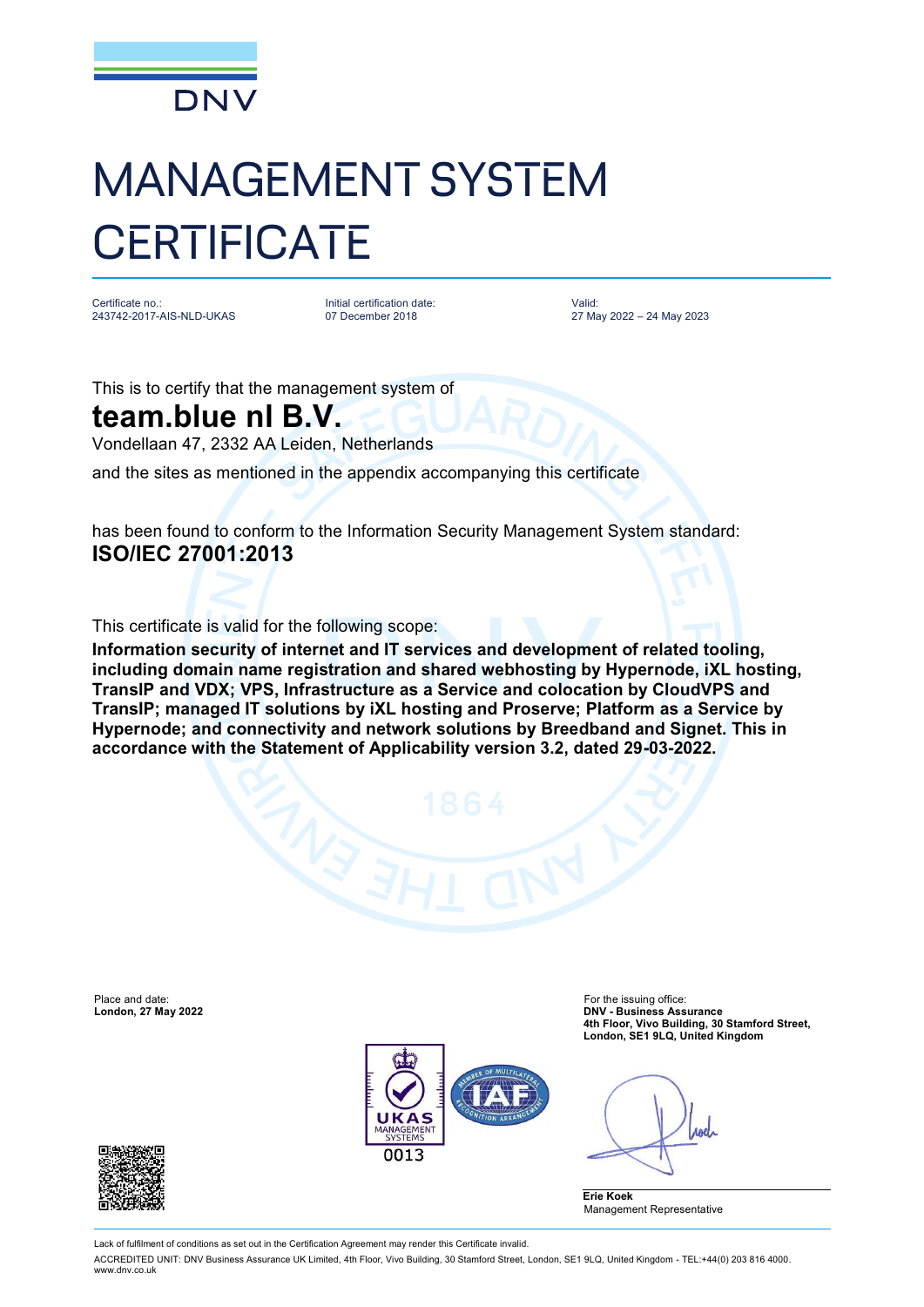

Place and date: London, 27 May 2022

## **Appendix to Certificate**

## **team.blue nl B.V.**

Locations included in the certification are as follows:

| <b>Site Name</b>           | <b>Site Address</b>                                           | <b>Site Scope</b>                                                                                                                                                                                                                                                                                                                                                                                                                                                                                                                                  |
|----------------------------|---------------------------------------------------------------|----------------------------------------------------------------------------------------------------------------------------------------------------------------------------------------------------------------------------------------------------------------------------------------------------------------------------------------------------------------------------------------------------------------------------------------------------------------------------------------------------------------------------------------------------|
| team.blue nl B.V.          | Vondellaan 47, 2332 AA Leiden,<br>Netherlands                 | Information security of internet and IT<br>services and development of related<br>tooling, including domain name registration<br>and shared webhosting by Hypernode, iXL<br>hosting, TransIP and VDX; VPS,<br>Infrastructure as a Service and colocation<br>by CloudVPS and TransIP; managed IT<br>solutions by iXL hosting and Proserve;<br>Platform as a Service by Hypernode; and<br>connectivity and network solutions by<br>Breedband and Signet. This in accordance<br>with the Statement of Applicability version<br>3.2, dated 29-03-2022. |
| TransIP B.V.               | Vondellaan 47, 2332 AA Leiden,<br><b>Netherlands</b>          | Information security of internet and IT<br>services and development of related<br>tooling, including domain name<br>registration, shared webhosting, VPS,<br>Infrastructure as a Service and colocation.<br>This in accordance with the Statement of<br>Applicability version 3.2, dated 29-03-<br>2022.                                                                                                                                                                                                                                           |
| VDX Internet Services B.V. | Zutphenseweg 6a, 7418 AJ Deventer,<br><b>Netherlands</b>      | Information security of internet and IT<br>services and development of related<br>tooling, including domain name registration<br>and shared webhosting. This in<br>accordance with the Statement of<br>Applicability version 3.2, dated 29-03-<br>2022.                                                                                                                                                                                                                                                                                            |
| CloudVPS B.V.              | Oostmaaslaan 71, 15e etage, 3063 AN<br>Rotterdam, Netherlands | Information security of internet and IT<br>services and development of related<br>tooling, including VPS, Infrastructure as a<br>Service and colocation. This in accordance<br>with the Statement of Applicability version<br>3.2, dated 29-03-2022.                                                                                                                                                                                                                                                                                               |
| Proserve B.V.              | Oostmaaslaan 71, 15e etage, 3063 AN<br>Rotterdam, Netherlands | Information security of internet and IT<br>services and development of related<br>tooling for Managed IT solutions. This in<br>accordance with the Statement of<br>Applicability version 3.2, dated 29-03-<br>2022.                                                                                                                                                                                                                                                                                                                                |
| Signet B.V.                | Achtseweg Zuid 153W, 5651 GW<br>Eindhoven, Netherlands        | Information security of internet and IT<br>services and development of related<br>tooling, including Connectivity and network<br>solutions. This in accordance with the<br>Statement of Applicability version 3.2,<br>dated 29-03-2022.                                                                                                                                                                                                                                                                                                            |
| Hypernode B.V.             | Watertorenplein 4A, 1051 PA Amsterdam,<br><b>Netherlands</b>  | Information security of internet and IT<br>services and development of related<br>tooling, including domain name<br>registration, shared webhosting and                                                                                                                                                                                                                                                                                                                                                                                            |

Lack of fulfilment of conditions as set out in the Certification Agreement may render this Certificate invalid.

ACCREDITED UNIT: DNV Business Assurance UK Limited, 4th Floor, Vivo Building, 30 Stamtord Street, London, SE1 9LQ, United Kingdom - TEL:+44(0) 203 816 4000.<br>[www.dnv.co.uk](http://www.dnv.co.uk)